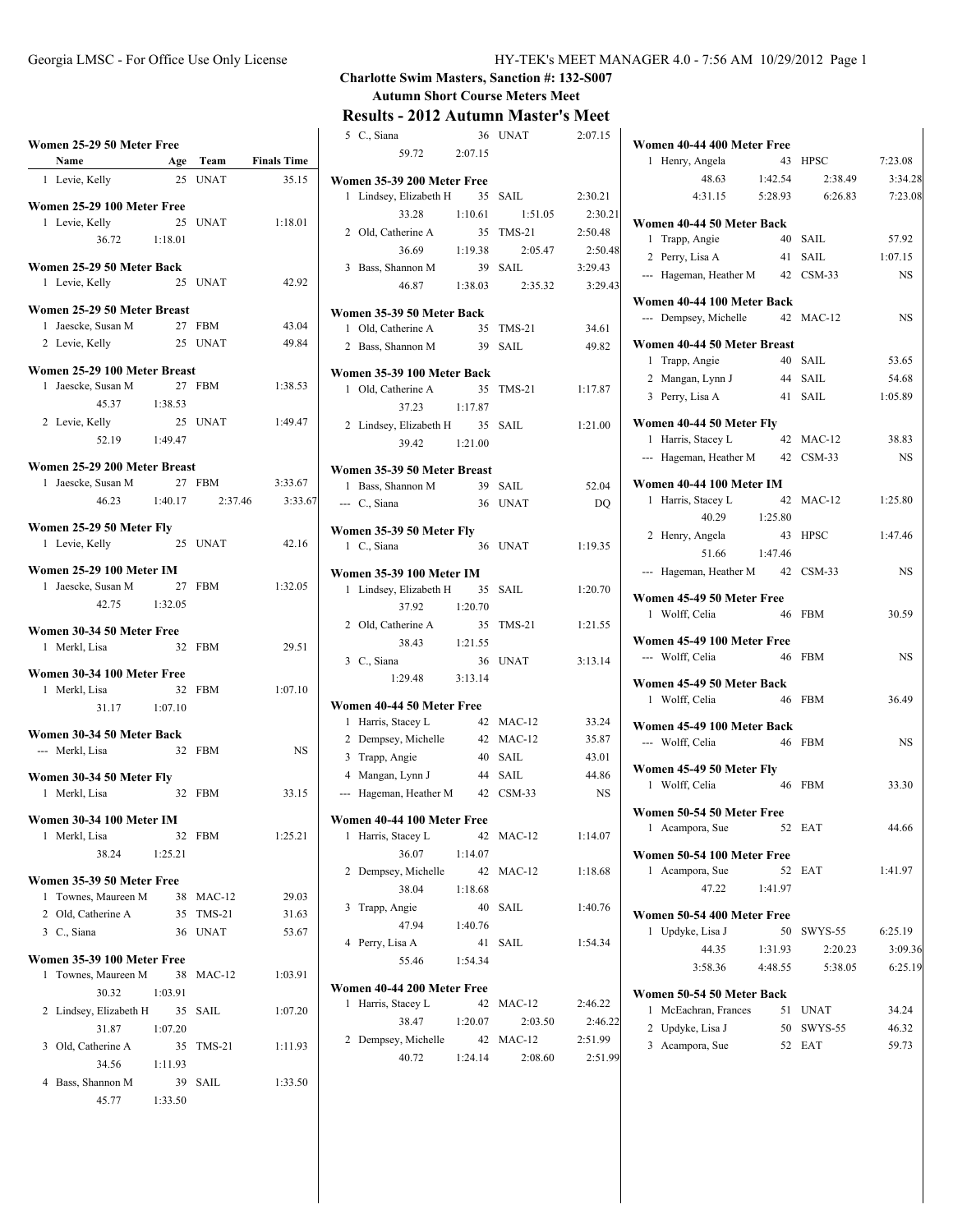| Women 50-54 100 Meter Back                    |         |                       |           |
|-----------------------------------------------|---------|-----------------------|-----------|
| 1 McEachran, Frances 51 UNAT                  |         |                       | 1:15.87   |
| 36.18 1:15.87                                 |         |                       |           |
|                                               |         |                       |           |
| Women 50-54 200 Meter Back                    |         |                       |           |
| 1 Updyke, Lisa J                              |         | 50 SWYS-55            | 3:34.02   |
| 51.42                                         | 1:45.94 | 2:40.82               | 3:34.02   |
|                                               |         |                       |           |
| Women 50-54 50 Meter Breast                   |         |                       |           |
| 1 Updyke, Lisa J                              |         | 50 SWYS-55            | 51.18     |
| 2 Acampora, Sue                               |         | 52 EAT                | 52.03     |
| Women 50-54 100 Meter Breast                  |         |                       |           |
| 1 Acampora, Sue                               |         | 52 EAT                | 2:14.73   |
| $1:01.57$ 2:14.73                             |         |                       |           |
|                                               |         |                       |           |
| Women 50-54 200 Meter Breast                  |         |                       |           |
| 1 Updyke, Lisa J                              |         | 50 SWYS-55            | 3:47.89   |
|                                               |         | 51.91 1:50.37 2:49.61 | 3:47.89   |
|                                               |         |                       |           |
| Women 50-54 50 Meter Fly                      |         |                       |           |
| 1 McEachran, Frances 51 UNAT                  |         |                       | 33.41     |
| 2 Acampora, Sue                               |         | 52 EAT                | 57.39     |
|                                               |         |                       |           |
| <b>Women 50-54 200 Meter IM</b>               |         |                       |           |
| --- Updyke, Lisa J                            | 50      | SWYS-55               | DO        |
| 55.07 1:50.00                                 |         | 2:49.53               | DQ        |
|                                               |         |                       |           |
| Women 55-59 50 Meter Free                     |         |                       |           |
| 1 Ruebel, Deb                                 |         | 56 EAT                | 40.51     |
| 2 Lee, Ashley                                 |         | 55 MAC-12             | 41.74     |
| Women 55-59 100 Meter Free                    |         |                       |           |
| 1 Ruebel, Deb                                 | 56      | EAT                   | 1:31.16   |
| 42.86 1:31.16                                 |         |                       |           |
| 2 Lee, Ashley                                 | 55      | $MAC-12$              | 1:31.29   |
|                                               |         |                       |           |
| 42.16                                         | 1:31.29 |                       |           |
| --- Amick, Beverly O                          | 58 EAT  |                       | <b>NS</b> |
| Women 55-59 200 Meter Free                    |         |                       |           |
| 1 Ruebel, Deb                                 | 56      | EAT                   | 3:34.16   |
|                                               |         |                       | 3:34.16   |
| 47.06 1:41.45                                 |         | 2:38.02               |           |
| --- Amick, Beverly O 58 EAT                   |         |                       | <b>NS</b> |
| Women 55-59 50 Meter Back                     |         |                       |           |
| Ruebel, Deb<br>1                              |         | 56 EAT                | 51.78     |
|                                               |         |                       |           |
| Women 55-59 100 Meter Back                    |         |                       |           |
| 1 Lee, Ashley                                 |         | 55 MAC-12             | 1:48.29   |
| 49.95                                         | 1:48.29 |                       |           |
|                                               |         |                       |           |
| Women 55-59 50 Meter Breast                   |         |                       |           |
| Alton, Dale<br>1                              |         | 55 GAJA-45            | 42.16     |
|                                               |         |                       |           |
| Women 55-59 100 Meter Breast<br>1 Alton, Dale |         | 55 GAJA-45            | 1:32.75   |
|                                               |         |                       |           |
| 44.25 1:32.75                                 |         |                       |           |
| Women 55-59 200 Meter Breast                  |         |                       |           |
| Alton, Dale<br>1                              |         | 55 GAJA-45            | 3:21.68   |
|                                               |         | 45.82 1:37.41 2:29.68 | 3:21.68   |
|                                               |         |                       |           |

## **Charlotte Swim Masters, Sanction #: 132-S007 Autumn Short Course Meters Meet Results - 2012 Autumn Master's Meetings**

|  |  | Results - 2012 Autumn Master's Meet |  |  |
|--|--|-------------------------------------|--|--|
|  |  |                                     |  |  |

| Women 55-59 50 Meter Fly                                   |         |                         |            |
|------------------------------------------------------------|---------|-------------------------|------------|
| 1 Ruebel, Deb                                              |         | 56 EAT                  | 49.70      |
| --- Amick, Beverly O 58 EAT                                |         |                         | <b>NS</b>  |
| Women 55-59 100 Meter Fly                                  |         |                         |            |
| --- Amick, Beverly O                                       |         | 58 EAT                  | <b>SCR</b> |
| <b>Women 55-59 100 Meter IM</b>                            |         |                         |            |
| 1 Lee, Ashley                                              |         | 55 MAC-12               | 1:45.93    |
| 48.78 1:45.93                                              |         |                         |            |
| 2 Ruebel, Deb                                              |         | 56 EAT                  | 1:50.73    |
| 50.72                                                      | 1:50.73 |                         |            |
| --- Amick, Beverly O                                       |         | 58 EAT                  | NS         |
| --- Alton, Dale                                            |         | 55 GAJA-45              | <b>NS</b>  |
| Women 55-59 200 Meter IM                                   |         |                         |            |
| --- Alton, Dale                                            |         | 55 GAJA-45              | NS         |
| --- Amick, Beverly O 58 EAT                                |         |                         | <b>NS</b>  |
|                                                            |         |                         |            |
| Women 60-64 100 Meter Free                                 |         |                         |            |
| 1 Parsons, Donna                                           |         | 62 MAC-12               | 1:39.81    |
| 47.77 1:39.81                                              |         |                         |            |
| Women 60-64 400 Meter Free                                 |         |                         |            |
| $\mathbf{1}$<br>Parsons, Donna                             |         | 62 MAC-12               | 7:34.79    |
|                                                            |         | 48.67 1:45.17 2:44.63   | 3:42.99    |
|                                                            |         | 4:41.11 5:39.08 6:38.20 | 7:34.79    |
| Women 60-64 100 Meter Back                                 |         |                         |            |
| 1 Parsons, Donna                                           |         | 62 MAC-12               | 1:58.40    |
| 57.06 1:58.40                                              |         |                         |            |
|                                                            |         |                         |            |
| Women 60-64 100 Meter Breast<br>1 Parsons, Donna 62 MAC-12 |         |                         | 2:11.93    |
| 1:03.76 2:11.93                                            |         |                         |            |
|                                                            |         |                         |            |
| Women 60-64 100 Meter Fly                                  |         |                         |            |
| 1 Murray, Cheryl A                                         |         | 60 CSM-33               | 1:34.13    |
| Women 60-64 200 Meter Fly                                  |         |                         |            |
| 1 Murray, Cheryl A 60 CSM-33                               |         |                         | 3:26.13    |
|                                                            |         | 44.32 1:36.87 2:35.24   | 3:26.13    |
| Women 60-64 100 Meter IM                                   |         |                         |            |
| Murray, Cheryl A<br>1                                      |         | 60 CSM-33               | 1:32.35    |
| 43.12                                                      | 1:32.35 |                         |            |
| 2 Parsons, Donna                                           |         | 62 MAC-12               | 2:02.33    |
| 1:01.97                                                    | 2:02.33 |                         |            |
|                                                            |         |                         |            |
| Women 60-64 200 Meter IM                                   |         |                         |            |
| 1 Murray, Cheryl A                                         |         | 60 CSM-33               | 3:14.45    |
| 43.88                                                      | 1:35.46 | 2:33.95                 | 3:14.45    |
| Women 70-74 50 Meter Free                                  |         |                         |            |
| Ramm, Ellen M<br>1                                         |         | 70 FMS                  | 54.62      |
| Women 70-74 100 Meter Free                                 |         |                         |            |
| Ramm, Ellen M<br>1                                         | 70      | <b>FMS</b>              | 2:02.19    |
| 58.59 2:02.19                                              |         |                         |            |

| Women 70-74 200 Meter Free      |         |            |         |
|---------------------------------|---------|------------|---------|
| Ramm, Ellen M<br>1              | 70      | <b>FMS</b> | 4:41.17 |
| 1:02.91                         | 4:41.17 |            |         |
|                                 |         |            |         |
| Women 70-74 50 Meter Back       |         |            |         |
| 1 Ramm, Ellen M                 | 70      | <b>FMS</b> | 1:09.64 |
| Women 70-74 100 Meter Back      |         |            |         |
|                                 | 70      |            |         |
| 1 Ramm, Ellen M                 |         | <b>FMS</b> | 2:33.90 |
| $1:12.47$ $2:33.90$             |         |            |         |
| Women 75-79 100 Meter Free      |         |            |         |
| 1 Newell, Sally                 | 75      | NCMS-13    | 1:46.35 |
| 50.97 1:46.35                   |         |            |         |
|                                 |         |            |         |
| Women 75-79 100 Meter Back      |         |            |         |
| 1 Newell, Sally                 | 75      | NCMS-13    | 1:57.79 |
| 57.69                           | 1:57.79 |            |         |
|                                 |         |            |         |
| Women 75-79 50 Meter Breast     |         |            |         |
| 1 Newell, Sally                 |         | 75 NCMS-13 | 53.52   |
| Women 75-79 100 Meter Breast    |         |            |         |
|                                 | 75      | NCMS-13    |         |
| 1 Newell, Sally                 |         |            | 1:59.10 |
| 57.39 1:59.10                   |         |            |         |
| <b>Women 75-79 100 Meter IM</b> |         |            |         |
| 1 Newell, Sally                 | 75      | $NCMS-13$  | 1:56.70 |
|                                 |         |            |         |
| 58.72 1:56.70                   |         |            |         |
| Men 18-24 50 Meter Free         |         |            |         |
| 1 Thomas, Chandler P            |         | 23 MAC-12  | 26.29   |
| 2 Happ, Kevin R                 |         | 24 MAC-12  | 26.30   |
| 3 Ellis, Haywood C              |         | 21 CSM-33  | 28.36   |
|                                 |         |            |         |
| Men 18-24 100 Meter Free        |         |            |         |
| 1 Ellis, Haywood C              | 21      | $CSM-33$   | 1:03.25 |
| 29.87                           | 1:03.25 |            |         |
|                                 |         |            |         |
| Men 18-24 50 Meter Back         |         |            |         |
| Happ, Kevin R<br>1              |         | 24 MAC-12  | 29.29   |
| 2 Thomas, Chandler P 23         |         | $MAC-12$   | 31.40   |
| Men 18-24 100 Meter Back        |         |            |         |
|                                 | 24      | $MAC-12$   | 1:01.72 |
| Happ, Kevin R<br>1              |         |            |         |
| 29.06                           | 1:01.72 |            |         |
| Men 18-24 50 Meter Breast       |         |            |         |
| Thomas, Chandler P<br>1         | 23      | $MAC-12$   | 31.99   |
| Ellis, Haywood C<br>2           | 21      | $CSM-33$   | 37.35   |
|                                 |         |            |         |
| Men 18-24 100 Meter Breast      |         |            |         |
| Thomas, Chandler P<br>1         | 23      | $MAC-12$   | 1:12.95 |
| 33.62                           | 1:12.95 |            |         |
| Ellis, Haywood C<br>2           | 21      | $CSM-33$   | 1:25.55 |
| 39.54                           | 1:25.55 |            |         |
|                                 |         |            |         |
| Men 18-24 50 Meter Fly          |         |            |         |
| Thomas, Chandler P<br>1         | 23      | $MAC-12$   | 28.60   |
| Ellis, Haywood C<br>2           | 21      | $CSM-33$   | 31.82   |
|                                 |         |            |         |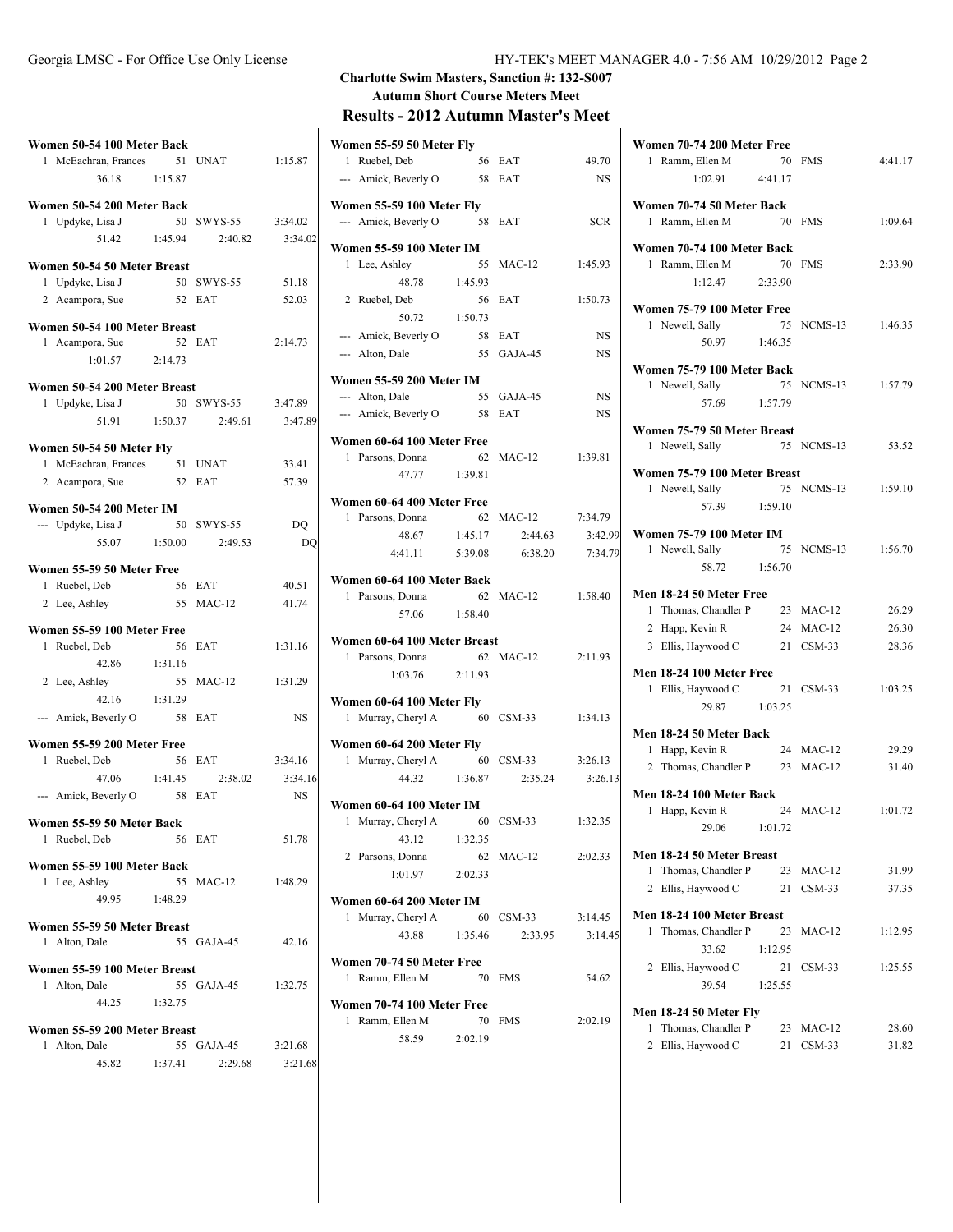|  | Georgia LMSC - For Office Use Only License |  |  |
|--|--------------------------------------------|--|--|
|  |                                            |  |  |

|   | Men 18-24 100 Meter Fly<br>1 Ellis, Haywood C 21 CSM-33 1:10.94<br>32.33 1:10.94                                          |                                                                               |                                                                               |                                                                               |
|---|---------------------------------------------------------------------------------------------------------------------------|-------------------------------------------------------------------------------|-------------------------------------------------------------------------------|-------------------------------------------------------------------------------|
|   | Men 18-24 100 Meter IM<br>--- Happ, Kevin R<br>28.46                                                                      | DO                                                                            | 24 MAC-12                                                                     | DQ                                                                            |
|   | <b>Men 18-24 200 Meter IM</b><br>--- Thomas, Chandler P 23 MAC-12                                                         |                                                                               |                                                                               | NS                                                                            |
|   | Men 30-34 50 Meter Fly<br>1 Dallamura, Scott J                                                                            |                                                                               | 34 WORX                                                                       | 28.30                                                                         |
|   | <b>Men 30-34 100 Meter Fly</b><br>1 Dallamura, Scott J 34 WORX 1:05.36<br>30.81 1:05.36                                   |                                                                               |                                                                               |                                                                               |
|   | <b>Men 30-34 200 Meter Fly</b><br>1 Dallamura, Scott J<br>34.58 1:14.81                                                   |                                                                               | 34 WORX<br>1:57.76                                                            | 2:39.48<br>2:39.48                                                            |
|   | <b>Men 35-39 50 Meter Free</b><br>1 Sherman, Phillip C 38 FBM<br>2 Willis, Matt<br>3 Nino-Acosta, Hernan A 36 SAM-33      |                                                                               | 37 CFAC                                                                       | 27.11<br>31.55<br>32.57                                                       |
|   | <b>Men 35-39 100 Meter Free</b><br>1 Sherman, Phillip C<br>28.52 1:02.61                                                  | 38 FBM                                                                        |                                                                               | 1:02.61                                                                       |
|   | 2 Nino-Acosta, Hernan A 36 SAM-33<br>34.82 1:13.77                                                                        |                                                                               |                                                                               | 1:13.77                                                                       |
|   | <b>Men 35-39 200 Meter Free</b><br>1 Willis, Matt                                                                         |                                                                               | 37 CFAC<br>34.58 1:14.53 1:54.98 2:32.64                                      | 2:32.64                                                                       |
|   | <b>Men 35-39 400 Meter Free</b><br>1 Willis, Matt<br>35.64 1:15.81                                                        |                                                                               | 37 CFAC<br>1:56.80 2:38.72<br>3:20.21 4:02.46 4:44.31 5:23.71                 | 5:23.71                                                                       |
|   | Men 35-39 1500 Meter Free<br>1 Willis, Matt                                                                               |                                                                               | 37 CFAC 21:17.69                                                              |                                                                               |
|   | 35.97 1:16.94<br>3:23.32<br>6:17.05<br>9:10.40<br>12:03.50<br>14:56.26<br>17:48.08<br>20:37.31<br>Men 35-39 50 Meter Back | 4:06.58<br>7:00.75<br>9:53.65<br>12:46.74<br>15:39.45<br>18:30.52<br>21:17.69 | 1:59.00<br>4:50.42<br>7:43.73<br>10:37.20<br>13:30.36<br>16:22.08<br>19:12.72 | 2:40.96<br>5:33.44<br>8:26.72<br>11:20.18<br>14:13.04<br>17:05.05<br>19:55.64 |
| 1 | Sherman, Phillip C                                                                                                        | 38                                                                            | <b>FBM</b>                                                                    | 32.34                                                                         |
| 1 | Men 35-39 100 Meter Back<br>Sherman, Phillip C<br>33.44                                                                   | 38<br>1:09.61                                                                 | <b>FBM</b>                                                                    | 1:09.61                                                                       |

# **Charlotte Swim Masters, Sanction #: 132-S007 Autumn Short Course Meters Meet**

**Results - 2012 Autumn Master's Meet**

|   | <b>Men 35-39 200 Meter Back</b>                 |         |                       |         |
|---|-------------------------------------------------|---------|-----------------------|---------|
|   | 1 Willis, Matt                                  |         | 37 CFAC               | 2:52.18 |
|   | 41.24 1:25.77                                   |         | 2:09.74               | 2:52.18 |
|   | Men 35-39 100 Meter Breast                      |         |                       |         |
|   | 1 Nino-Acosta, Hernan A 36 SAM-33               |         |                       | 1:42.34 |
|   | 49.03                                           | 1:42.34 |                       |         |
|   | <b>Men 35-39 50 Meter Fly</b>                   |         |                       |         |
|   | 1 Nino-Acosta, Hernan A 36 SAM-33               |         |                       | 37.82   |
|   |                                                 |         |                       |         |
|   | <b>Men 35-39 100 Meter IM</b><br>1 Willis, Matt | 37      | <b>CFAC</b>           |         |
|   | 39.47                                           | 1:24.12 |                       | 1:24.12 |
|   | 2 Nino-Acosta, Hernan A 36                      |         | $SAM-33$              | 1:28.07 |
|   | 41.26                                           | 1:28.07 |                       |         |
|   |                                                 |         |                       |         |
|   | <b>Men 35-39 200 Meter IM</b>                   |         |                       |         |
|   | 1 Nino-Acosta, Hernan A                         |         | 36 SAM-33             | 3:18.92 |
|   | 40.85                                           | 2:33.69 | 3:18.92               | 3:18.92 |
|   | Men 40-44 50 Meter Free                         |         |                       |         |
|   | 1 Murray, Jeff L                                |         | 43 MAC-12             | 25.82   |
|   | 2 Pletcher, Todd                                | 42      | <b>CFAC</b>           | 26.56   |
|   | 3 Miller, Doug                                  | 43      | <b>HARY</b>           | 28.05   |
|   | 4 Harrison, Steve W                             | 40      | NCMS-13               | 28.33   |
|   | 5 Shotts, Steven J                              | 42      | <b>SAIL</b>           | 31.08   |
|   | Men 40-44 100 Meter Free                        |         |                       |         |
|   | 1 Murray, Jeff L                                | 43      | $MAC-12$              | 54.61   |
|   | 26.47                                           | 54.61   |                       |         |
|   | 2 Pletcher, Todd                                | 42      | <b>CFAC</b>           | 57.86   |
|   | 27.81                                           | 57.86   |                       |         |
|   | 3 Lee, Lawrence B                               | 44      | $MAC-12$              | 57.88   |
|   | 28.29                                           | 57.88   |                       |         |
|   | 4 Andersen, Morten                              | 42      | $MAC-12$              | 58.38   |
|   | 27.78                                           | 58.38   |                       |         |
| 5 | Miller, Doug                                    | 43      | HARY                  | 1:03.92 |
|   | 29.56                                           | 1:03.92 |                       |         |
|   | 6 Harrison, Steve W                             | 40      | NCMS-13               | 1:05.85 |
|   | 30.84                                           | 1:05.85 |                       |         |
|   | 7 Shotts, Steven J                              | 42      | <b>SAIL</b>           | 1:10.04 |
|   | 33.70                                           | 1:10.04 |                       |         |
|   | Men 40-44 200 Meter Free                        |         |                       |         |
|   | 1 Murray, Jeff L                                |         | 43 MAC-12             | 2:02.36 |
|   | 28.71                                           | 1:00.27 | 1:32.00               | 2:02.36 |
|   | 2 Pletcher, Todd                                |         | 42 CFAC               | 2:11.79 |
|   | 30.24 1:03.67                                   |         | 1:37.83               | 2:11.79 |
|   | 3 Shotts, Steven J                              |         | 42 SAIL               | 2:31.54 |
|   |                                                 |         | 35.20 1:15.06 1:53.93 | 2:31.54 |
|   | Men 40-44 400 Meter Free                        |         |                       |         |
|   | 1 Murray, Jeff L                                |         | 43 MAC-12             | 4:30.22 |
|   | 30.91                                           | 1:05.39 | 1:40.76               | 2:17.38 |
|   | 2:50.16                                         | 3:22.67 | 3:57.04               | 4:30.22 |
|   | 2 Pletcher, Todd                                |         | 42 CFAC               | 4:37.26 |
|   | 30.35                                           | 1:04.38 | 1:39.43               | 2:14.83 |
|   | 2:50.35                                         |         | $3:26.44$ $4:02.44$   | 4:37.26 |
|   |                                                 |         |                       |         |

| 3 Lee, Lawrence B                                            | 44       | $MAC-12$        | 4:41.77  |
|--------------------------------------------------------------|----------|-----------------|----------|
| 31.57                                                        | 1:06.84  | 1:43.33         | 2:19.86  |
| 2:55.86                                                      | 3:31.67  | 4:07.25         | 4:41.77  |
| 4 Shotts, Steven J                                           |          | 42 SAIL         | 5:34.03  |
| 36.98                                                        | 1:17.46  | 1:58.87         | 2:41.19  |
| 3:24.34                                                      |          | 4:07.93 4:50.72 | 5:34.03  |
| <b>Men 40-44 1500 Meter Free</b>                             |          |                 |          |
| 1<br>Pletcher, Todd                                          | 42       | CFAC            | 18:27.10 |
| 33.31                                                        | 1:08.99  | 1:45.31         | 2:22.14  |
| 2:59.08                                                      | 3:36.11  | 4:05.41         | 4:50.66  |
| 5:27.94                                                      | 6:04.88  | 6:41.93         | 7:19.00  |
| 7:56.13                                                      | 8:33.63  | 9:10.51         | 9:47.64  |
| 10:25.03                                                     | 11:02.31 | 11:39.76        | 12:17.36 |
| 12:54.75                                                     | 13:32.33 | 14:09.65        | 14:46.98 |
| 15:24.26                                                     | 16:01.47 | 16:38.03        | 17:15.06 |
| 17:51.79                                                     | 18:27.10 |                 |          |
| 2 Shotts, Steven J                                           | 42       | SAIL            | 21:24.24 |
| 37.04                                                        | 1:16.55  | 1:57.04         | 2:38.35  |
| 3:20.04                                                      | 4:02.05  | 4:44.30         | 5:26.66  |
| 6:08.96                                                      | 6:51.79  | 7:34.74         | 8:17.76  |
| 9:01.22                                                      | 9:45.19  | 10:28.66        | 11:12.42 |
| 11:55.72                                                     | 12:39.19 | 13:24.14        | 14:07.62 |
| 14:51.76                                                     | 15:36.14 | 16:20.17        | 17:04.00 |
| 17:48.08                                                     | 18:32.02 | 19:15.48        | 19:59.31 |
| 20:42.32                                                     | 21:24.24 |                 |          |
| Men 40-44 50 Meter Back<br>Harrison, Steve W 40 NCMS-13<br>1 |          |                 | 36.93    |
| Men 40-44 100 Meter Back                                     |          |                 |          |
| 1 Lee, Lawrence B                                            | 44       | $MAC-12$        | 1:05.71  |
| 32.21                                                        | 1:05.71  |                 |          |
| 2 Miller, Doug                                               | 43       | HARY            | 1:11.35  |
| 34.00                                                        | 1:11.35  |                 |          |
| Men 40-44 50 Meter Breast                                    |          |                 |          |
| Torres, Todd<br>1                                            |          | 44 GSCM         | 29.68    |
| 2 Harrison, Steve W                                          | 40       | NCMS-13         | 39.40    |
| Men 40-44 100 Meter Breast                                   |          |                 |          |
| Torres, Todd<br>1                                            |          | 44 GSCM         | 1:05.38  |
| 30.48                                                        | 1:05.38  |                 |          |
| Men 40-44 50 Meter Fly                                       |          |                 |          |
| Shotts, Steven J<br>1                                        | 42       | SAIL            | 34.93    |
|                                                              |          |                 |          |
| <b>Men 40-44 100 Meter Fly</b><br>Andersen, Morten<br>1      | 42       | $MAC-12$        | 1:02.88  |
| 29.07                                                        | 1:02.88  |                 |          |
| Murray, Jeff L<br>2                                          | 43       | $MAC-12$        | 1:03.28  |
| 28.78                                                        | 1:03.28  |                 |          |
| 3 Lee, Lawrence B                                            | 44       | $MAC-12$        | 1:04.31  |
| 30.56                                                        | 1:04.31  |                 |          |
|                                                              |          |                 |          |
| <b>Men 40-44 100 Meter IM</b><br>Pletcher, Todd<br>1         | 42       | <b>CFAC</b>     | 1:08.15  |
| 31.99                                                        | 1:08.15  |                 |          |
| 2 Andersen, Morten                                           |          | 42 MAC-12       | 1:08.54  |
| 31.78                                                        | 1:08.54  |                 |          |
|                                                              |          |                 |          |
|                                                              |          |                 |          |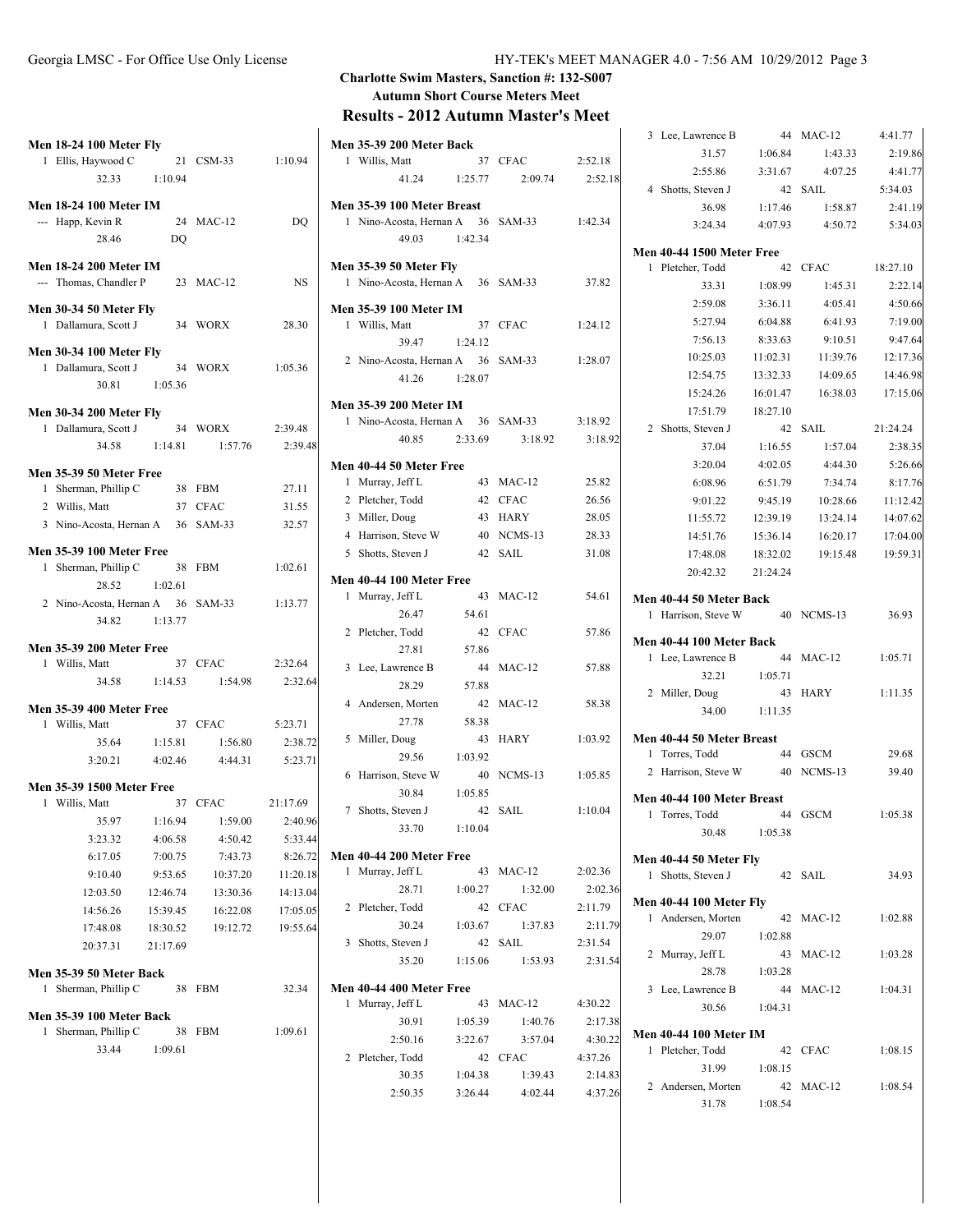## **(Men 40-44 100 Meter IM)** --- Miller, Doug 43 HARY NS --- Torres, Todd 44 GSCM NS **Men 40-44 200 Meter IM** --- Andersen, Morten 42 MAC-12 NS **Men 45-49 50 Meter Free** 1 Stewart, Henry D 49 RAM-26 26.45 2 McNamara, Paul (Tank) 1 49 GAJA-45 28.96 3 Hovis, Bill 46 NCMS-13 29.17 4 Ford, Doug 48 EAT 29.58 **Men 45-49 100 Meter Free** 1 Stewart, Henry D 49 RAM-26 58.82 28.46 58.82 **Men 45-49 200 Meter Free** 1 Ford, Doug 48 EAT 2:29.88 34.58 1:13.34 1:52.38 2:29.88 **Men 45-49 400 Meter Free**<br>1 Armstrong, Jeff J 48 MINN-30 1 Armstrong, Jeff J 48 MINN-30 5:27.34 38.14 1:18.97 2:00.72 2:42.71 3:24.03 4:05.91 4:47.63 5:27.34 **Men 45-49 1500 Meter Free** 1 Davis, William A 45 MAC-12 18:30.48 33.65 1:08.93 1:45.58 2:22.19 2:59.03 3:36.04 4:13.28 4:50.78

|   | 2:59.03                              | 3:36.04  | 4:13.28     | 4:50.78  |
|---|--------------------------------------|----------|-------------|----------|
|   | 5:28.30                              | 6:05.52  | 6:43.04     | 7:20.05  |
|   | 7:57.35                              | 8:34.53  | 9:11.94     | 9:49.02  |
|   | 10:26.32                             | 11:03.83 | 11:40.94    | 12:18.02 |
|   | 12:55.30                             | 13:32.92 | 14:10.55    | 14:47.79 |
|   | 15:25.11                             | 16:02.48 | 16:39.69    | 17:17.81 |
|   | 17:55.02                             | 18:30.48 |             |          |
|   | 2 McNamara, Paul (Tank) 1 49 GAJA-45 |          |             | 21:53.63 |
|   | 37.89                                | 1:19.24  | 2:01.70     | 2:44.35  |
|   | 3:27.07                              | 4:10.07  | 4:53.40     | 5:36.58  |
|   | 6:20.81                              | 7:04.37  | 7:48.26     | 8:32.60  |
|   | 9:16.19                              | 10:00.68 | 10:45.56    | 11:30.31 |
|   | 12:14.73                             | 12:59.33 | 13:43.94    | 14:28.95 |
|   | 15:13.37                             | 15:57.59 | 16:42.94    | 17:28.00 |
|   | 18:13.93                             | 18:59.80 | 19:44.74    | 20:29.59 |
|   | 21:12.92                             | 21:53.63 |             |          |
|   | Men 45-49 50 Meter Back              |          |             |          |
| 1 | Stewart, Henry D                     |          | 49 RAM-26   | 31.31    |
|   | Men 45-49 100 Meter Back             |          |             |          |
| 1 | Hovis, Bill                          | 46       | NCMS-13     | 1:19.03  |
|   | 38.89                                | 1:19.03  |             |          |
|   | Men 45-49 50 Meter Breast            |          |             |          |
| 1 | Hovis, Bill                          | 46       | $NCMS-13$   | 40.75    |
|   | 2 Sheafor, Doug                      | 47       | <b>SAIL</b> | 47.83    |
|   | Men 45-49 100 Meter Breast           |          |             |          |
|   | 1 Armstrong, Jeff J                  | 48       | $MINN-30$   | 1:25.14  |
|   | 40.43                                | 1:25.14  |             |          |

### **Charlotte Swim Masters, Sanction #: 132-S007 Autumn Short Course Meters Meet**

### **Results - 2012 Autumn Master's Meet**

| 2 Sheafor, Doug                        | 47       | <b>SAIL</b>                   | 1:48.47   |
|----------------------------------------|----------|-------------------------------|-----------|
| 51.01                                  | 1:48.47  |                               |           |
| --- McNamara, Paul (Tank) I 49 GAJA-45 |          |                               | <b>NS</b> |
| Men 45-49 200 Meter Breast             |          |                               |           |
| 1 Armstrong, Jeff J                    |          | 48 MINN-30                    | 3:04.80   |
| 42.83                                  | 1:30.83  | 2:18.77                       | 3:04.80   |
| Men 45-49 50 Meter Fly                 |          |                               |           |
| Stewart, Henry D<br>1                  |          | 49 RAM-26                     | 28.90     |
| 2 McNamara, Paul (Tank) I 49           |          | GAJA-45                       | 32.21     |
| 3 Ford, Doug                           | 48       | EAT                           | 32.78     |
| 4 Hovis, Bill                          |          | 46 NCMS-13                    | 34.98     |
| <b>Men 45-49 100 Meter Fly</b>         |          |                               |           |
| Armstrong, Jeff J<br>1                 | 48       | MINN-30                       | 1:14.81   |
| 35.45                                  | 1:14.81  |                               |           |
| <b>Men 45-49 100 Meter IM</b>          |          |                               |           |
| 1 Hovis, Bill                          | 46       | $NCMS-13$                     | 1:19.86   |
| 36.95                                  | 1:19.86  |                               |           |
| Men 50-54 50 Meter Free                |          |                               |           |
| 1<br>Brekovsky, Tom                    |          | 50 HARY                       | 27.63     |
| 2 Hopkins, Mark                        |          | 50 MAC-12                     | 28.01     |
| 3 Rusmisel, David W                    |          | 53 MAC-12                     | 42.57     |
| --- Haller, Fritz B                    |          | 53 NCMS-13                    | <b>NS</b> |
| <b>Men 50-54 100 Meter Free</b>        |          |                               |           |
| 1 Brekovsky, Tom                       | 50       | HARY                          | 1:05.19   |
| 31.59                                  | 1:05.19  |                               |           |
| <b>Men 50-54 200 Meter Free</b>        |          |                               |           |
| --- Bagot, John J                      |          | 50 NCMS-13                    | <b>NS</b> |
| <b>Men 50-54 1500 Meter Free</b>       |          |                               |           |
| Bagot, John J<br>1                     | 50       | NCMS-13                       | 21:42.47  |
| 38.78                                  | 1:20.58  | 2:03.68                       | 2:47.39   |
| 3:31.16                                | 4:15.26  | 4:59.66                       | 5:43.84   |
| 6:27.77                                | 7:11.95  | 7:55.76                       | 8:39.15   |
| 9:22.45                                | 10:05.74 | 10:49.57                      | 11:33.09  |
| 12:16.57                               | 13:00.32 | 13:43.62                      | 14:26.87  |
| 15:09.81                               | 15:53.37 | 16:36.97                      | 17:20.65  |
| 18:04.24                               | 18:48.18 | 19:31.59                      | 20:15.34  |
| 20:59.30                               | 21:42.47 |                               |           |
| Men 50-54 50 Meter Back                |          |                               |           |
| --- Haller, Fritz B                    |          | 53 NCMS-13                    | NS        |
| Men 50-54 50 Meter Breast              |          |                               |           |
| 1<br>Bagot, John J                     |          | 50 NCMS-13                    | 37.83     |
| --- Rusmisel, David W                  |          | 53 MAC-12                     | DQ        |
| Men 50-54 100 Meter Breast             |          |                               |           |
| Brekovsky, Tom<br>1                    |          | 50 HARY                       | 1:23.08   |
| 39.27                                  | 1:23.08  |                               |           |
| Men 50-54 200 Meter Breast             |          |                               |           |
| 1 Bagot, John J                        |          | 50 NCMS-13                    | 3:05.80   |
|                                        |          | 43.55 1:31.55 2:19.66 3:05.80 |           |

| Men 50-54 50 Meter Fly                                            |          |                               |           |
|-------------------------------------------------------------------|----------|-------------------------------|-----------|
| 1 Hopkins, Mark                                                   |          | 50 MAC-12                     | 31.72     |
| --- Haller, Fritz B                                               |          | 53 NCMS-13                    | <b>NS</b> |
| <b>Men 50-54 100 Meter IM</b>                                     |          |                               |           |
| 1 Hopkins, Mark                                                   |          | 50 MAC-12                     | 1:17.10   |
| 35.64 1:17.10                                                     |          |                               |           |
| --- Haller, Fritz B                                               |          | 53 NCMS-13                    | NS        |
| <b>Men 50-54 200 Meter IM</b>                                     |          |                               |           |
| 1 Brekovsky, Tom                                                  |          | 50 HARY                       | 2:54.28   |
| $35.92$ 1:21.36                                                   |          | 2:14.03                       | 2:54.28   |
| Men 55-59 50 Meter Free                                           |          |                               |           |
| 1 Baker, Don                                                      |          | 55 UNAT                       | 30.67     |
|                                                                   |          |                               |           |
| <b>Men 55-59 100 Meter Free</b>                                   |          |                               |           |
| 1 Klein, Jonathan E                                               |          | 55 DUKE                       | 58.18     |
| 27.88                                                             | 58.18    |                               |           |
| <b>Men 55-59 200 Meter Free</b>                                   |          |                               |           |
| 1 Klein, Jonathan E                                               |          | 55 DUKE                       | 2:13.65   |
|                                                                   |          | 30.66 1:05.52 1:40.49 2:13.65 |           |
|                                                                   |          |                               |           |
| <b>Men 55-59 400 Meter Free</b><br>--- Gosha, Joseph D 59 NCMS-13 |          |                               | <b>NS</b> |
|                                                                   |          |                               |           |
| <b>Men 55-59 1500 Meter Free</b>                                  |          |                               |           |
| 1 McGovern, Hank                                                  | 58       | NCMS-13                       | 29:05.98  |
| 48.19                                                             | 1:41.39  | 2:35.93                       | 3:32.35   |
| 4:29.59                                                           | 5:28.13  | 6:27.31                       | 7:25.91   |
| 8:25.12                                                           | 9:23.71  | 10:23.47                      | 11:23.47  |
| 12:23.05                                                          | 13:22.37 | 14:22.02                      | 15:21.07  |
| 16:20.23                                                          | 17:19.22 | 18:17.79                      | 19:16.66  |
| 20:14.88                                                          | 21:13.36 | 22:12.37                      | 23:11.58  |
| 24:10.24                                                          | 25:09.20 | 26:09.04                      | 27:08.16  |
| 28:08.77                                                          | 29:05.98 |                               |           |
| Men 55-59 50 Meter Breast                                         |          |                               |           |
| --- Gosha, Joseph D                                               |          | 59 NCMS-13                    | <b>NS</b> |
| Men 55-59 100 Meter Breast                                        |          |                               |           |
| Baker, Don<br>1                                                   | 55       | <b>UNAT</b>                   | 1:48.89   |
| 50.31                                                             | 1:48.89  |                               |           |
|                                                                   |          |                               |           |
| <b>Men 55-59 50 Meter Fly</b>                                     |          |                               |           |
| 1 Klein, Jonathan E                                               |          | 55 DUKE                       | 29.09     |
| <b>Men 55-59 100 Meter IM</b>                                     |          |                               |           |
| 1 Baker, Don                                                      | 55       | UNAT                          | 1:26.36   |
| 38.63                                                             | 1:26.36  |                               |           |
| 2<br>McGovern, Hank                                               | 58       | NCMS-13                       | 1:39.81   |
| 43.48                                                             | 1:39.81  |                               |           |
| --- Gosha, Joseph D                                               |          | 59 NCMS-13                    | NS        |
| Men 60-64 50 Meter Free                                           |          |                               |           |
| 1 Rensink, Rick                                                   |          | 60 MAC-12                     | 35.18     |
|                                                                   |          |                               |           |
| Men 60-64 200 Meter Free                                          |          |                               |           |
| Coxhead, George L<br>1                                            |          | 60 MAC-12                     | 2:25.10   |
| 34.57                                                             | 1:12.13  | 1:49.47                       | 2:25.10   |
|                                                                   |          |                               |           |